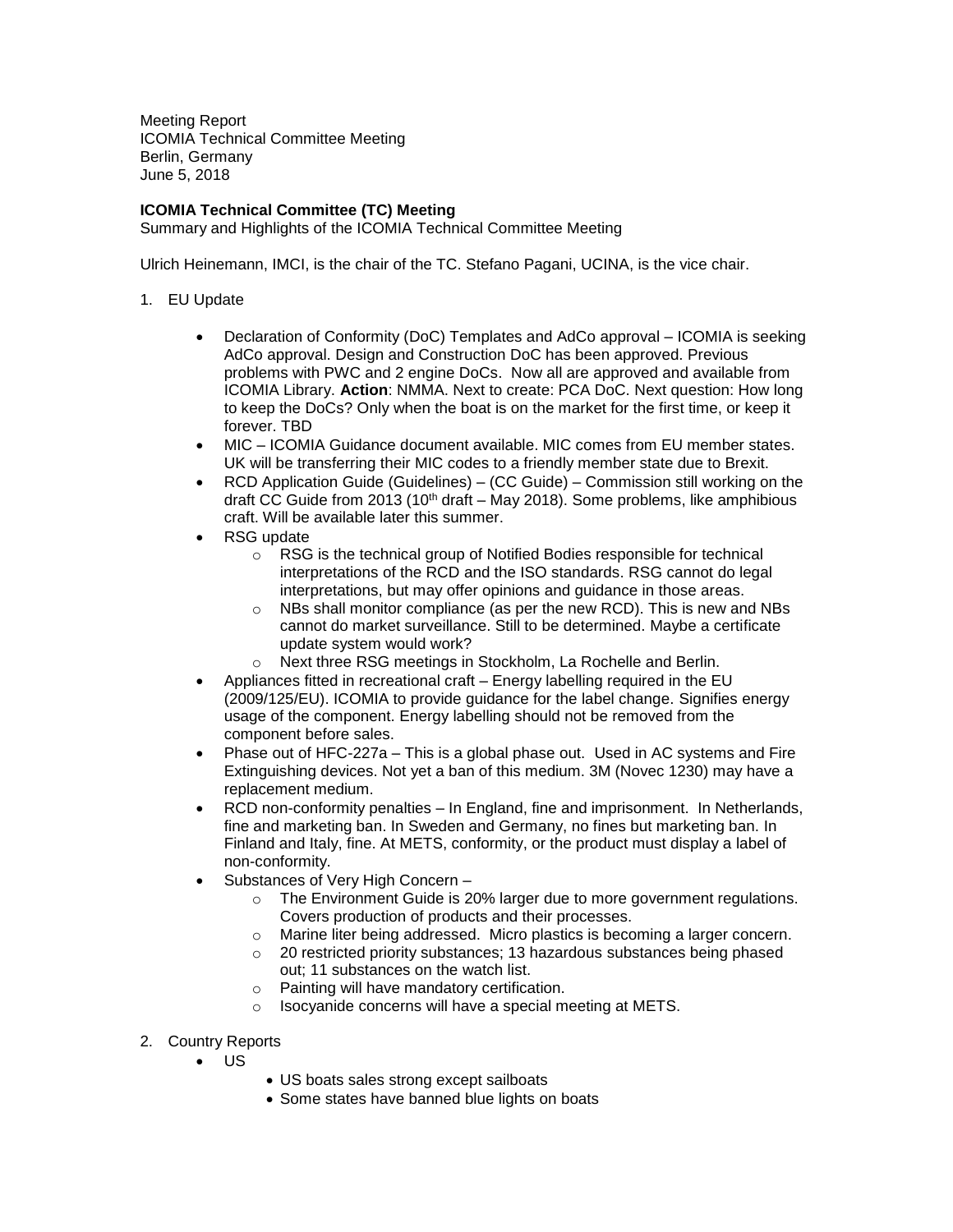- California CARB increased evap emission requirements.
- Prop 65 labeling requirements have increased.
- ABYC has separated the navigation light standard into two parts: component design and installation, and testing.
- ABYC is developing a standard for semi-portable tanks (<12 Gallons).
- ABYC is developing a definition for tank families.
- The ABYC Aquatic Invasive Species standard will be published soon.
- NMMA hosted a successful 4 day marine certification conference which presented not only US standards but also standards and certification requirements for countries around the world.
- NMMA continues to fight the expansion of E-15 gasoline.
- Sweden
	- Market is poor.
	- Began State education of independent surveyors.
	- Problems with imports of illegal outboards.
- Germany
	- Hamburg Boat Show cancelled. Will be replaced by an MIA-run show.
	- Bavaria Boat Builder is in insolvency but still working. Shipped a few boats last week.
	- Klaus Roeder is now an HAS consultant through the Commission. The program is administered by Ernst and Young.
- Finland
	- Domestic market not good but exports are doing well.
	- Commercial boats will assume recreational boat stability standards.
- **Netherlands** 
	- Speedboats must now be registered (takes one day).
	- PCA is not available to a private boat owner.
- Italy
- Some boat registration red tape has disappeared.
- New government, one party is not pro-boating.
- **Turkey** 
	- New RCD is now published and enforced except for engines. Old engines will not be allowed in Turkey as of 30 June.
	- Turkey has accepted all EN standards as TU-EN.
	- Any craft, except for manually powered, is a ship. Conflicts with ship regulations. Also conflicts with craft length.
	- Requires all original engine DoCs signed in blue.
	- Turkish NB not yet notified for the new Directive.
- Japan
	- Market is stable; only 30m boat have increased.
	- High powered outboards are strong.
	- MIA is promoting periodical boat and engine maintenance.
- Spain
	- New government, so the industry is waiting to see its effects.
	- Must service life rafts every year.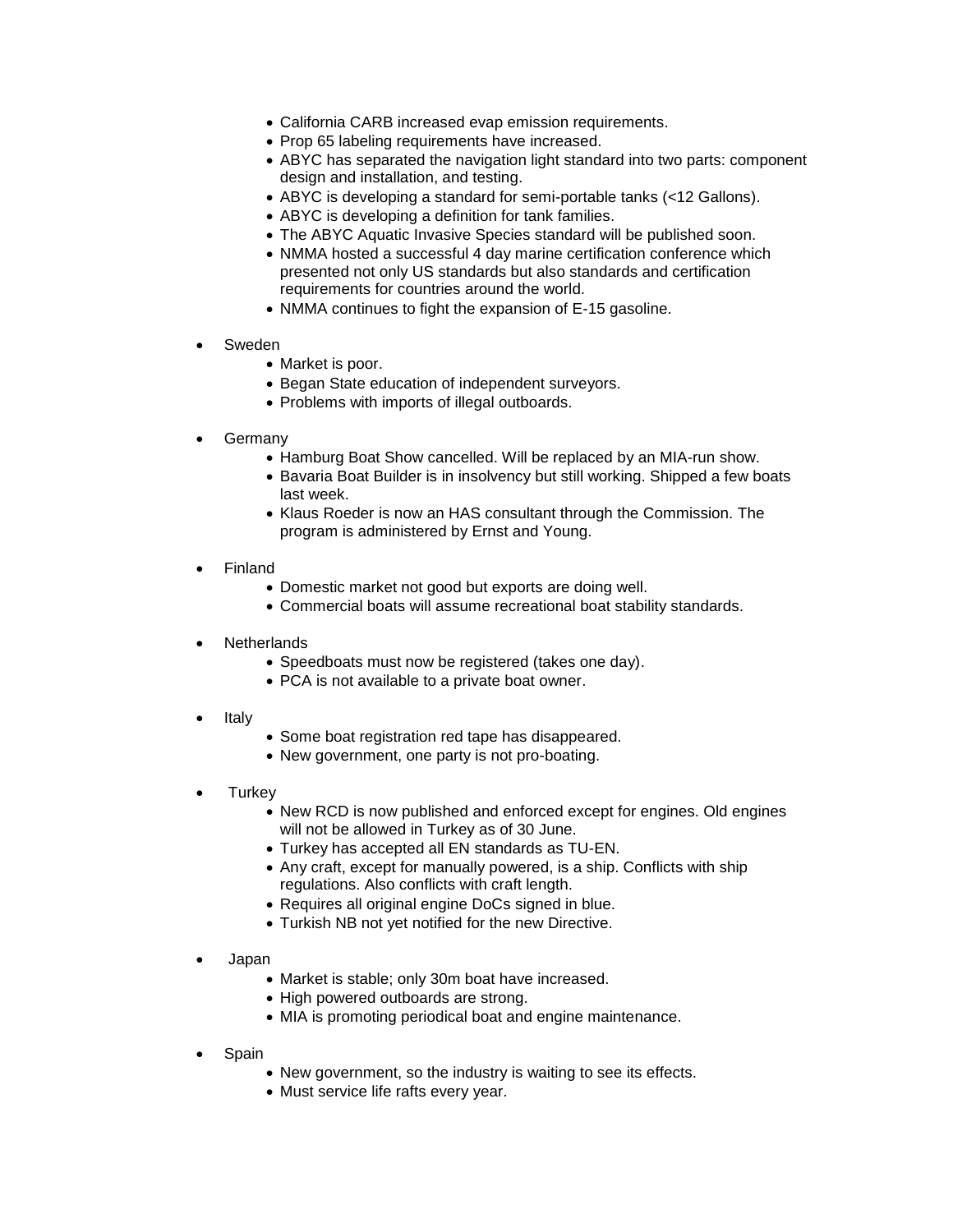- China
	- Poor boat market.
	- Good attendance at Shanghai boat show.
- Singapore
	- One boat manufacturer is registered but builds in Malaysia.
	- Market is good.
	- Recreational craft is tolerated in the port. Waterways are full of commercial boats.
	- Beginning to talk about charter rules due to growth in the market.
	- Peer to peer businesses starting in the area.
- Sri Lanka
	- Recreational boating is starting again after restrictions were lifted.
	- No registration or boating code but both are being developed.
	- New website launched for recreational boating.
	- New boat construction carries a 50% tax.
- Australia
	- $\bullet$  Introduced emissions laws for petrol boats, similar to EPA.
	- Federal regulations will replace States regulations.
	- Need a stronger compliance program, probably will be run from the federal office.
	- Trying to harmonize safety regulations among States.
	- Program to replace old life jackets with new ones.
	- Market is steady but has a poor data collection program. Large boat market is strong. PWC market is very strong.
- 3. Standards Updates
	- TC 188 Small craft update
		- o Plenary meeting and standards week to be held in Paris, June 2018.
		- o Standards highlights available from ICOMIA Library.
		- o ICOMIA standards improvement list maintained for collecting comments during time between periods of SR. Used extensively by NBs.
		- o ISO standards are no longer allowed to make reference to national laws.
		- o Ongoing discussions on the scope of the TC 188.
		- o ISO standards questions remain on 8666 (Principal data), 9094 (Fire protection) and 15085 (Man overboard prevention and recovery).
		- o New essential requirements for 8099 (Waste systems), 10087 Craft identification) and 14945 (Builder's plate).
		- o Current reviews: 14946 (Maximum load capacity), 10240 (Owner's manuals). 11591 (Field of vision).
		- $\circ$  Standards under development: 11592-2 (Max power rating for craft 8m-24m), 11812 (Watertight and quick draining recesses and cockpits), 12215-5, 7, 10 (Scantlings), 12216 (Windows, portlights, hatches), 9093 (Sea cocks and thru hull fittings), 15083 (Bilge pumping systems), 8849 (DC bilge pumps), 13297& 10133 (AC & DC installations), 11105 (Ventilation for petrol engines and tanks), 16147 (Engine mounted components), 25197 (Electrical/electronic steering systems), 13590 (PWC).
		- o In 2018, only one standard up for SR, 10088 (Permanently installed fuel systems).
		- o Steering systems: 3 standards have been merged, 3 standards remain separate, and a new steering wheel standard.
	- TC 8/SC12 Large yachts update